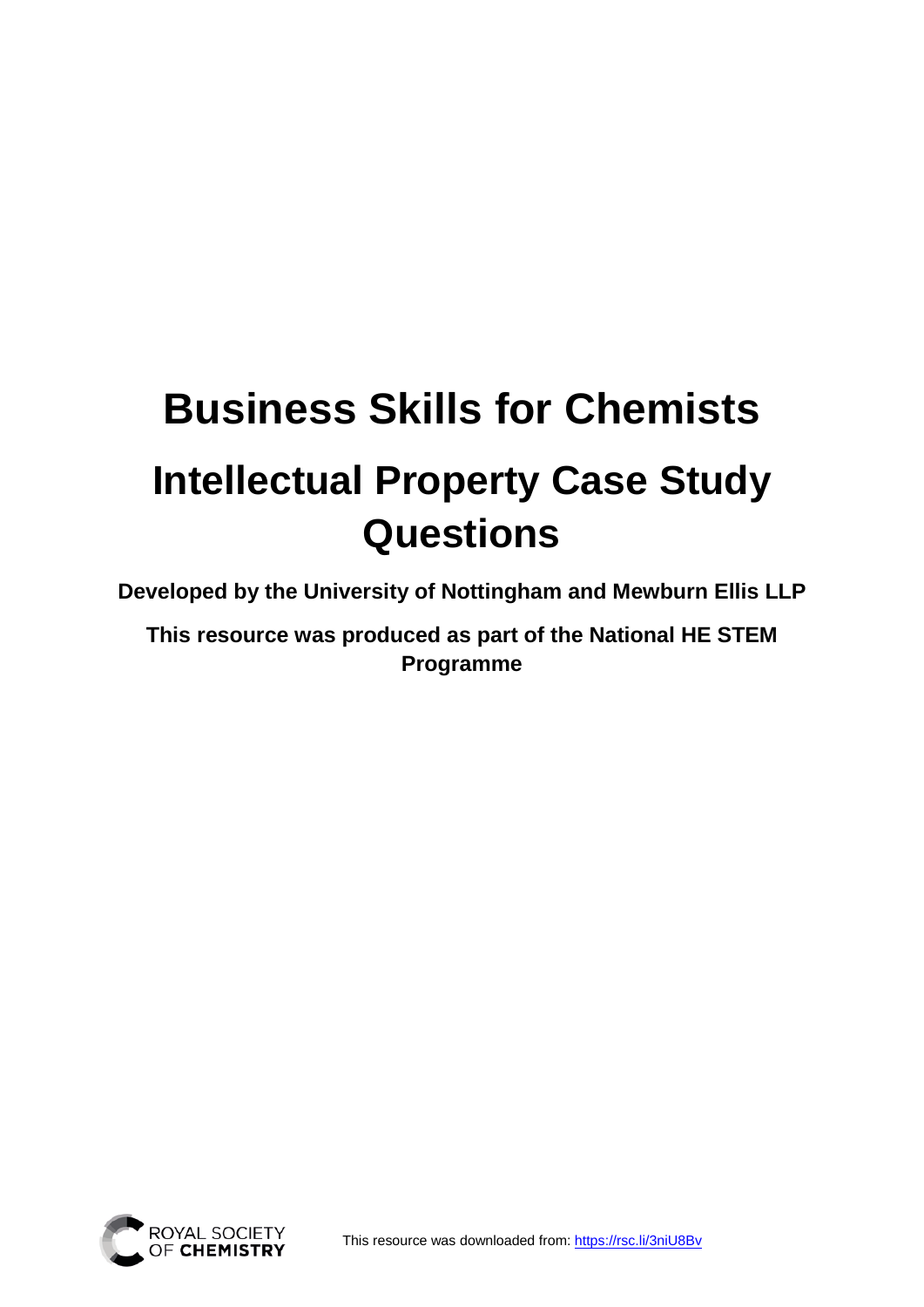## **Intellectual Property Case Study**

### **Questions**

*Now complete the following questions (1 to 5) which cover various aspects of IP law*

#### *1. The Scope of the Invention*

Defining the scope of a new invention accurately is the key aspect of a patent and requires all the skills of a qualified patent attorney. This is because the legal protection granted by the patent relies solely upon the claims defined by the patent attorney. The strength and scope of the claims will determine the extent to which the inventor(s)/owners can pursue the full financial value of the monopoly granted under the patent, and avoid other parties questioning the validity of the invention for their own financial benefit.

#### *i) In broad terms, what is the invention UoEM are trying to patent?*

- a) Compound **X** *per se*
- b) A method of producing Compound **X**
- c) The fact that the reaction went wrong and gave the unexpected Compound **X**
- d) Compound **X** for use as a drug
- e) Compound **X** for treating HIV/AIDS
- f) A method of treating HIV/AIDS
- g) Two or more of the above

| Please circle the single best answer: (a) (b) (c) (d) (e) (f) (g) |  |  |  |  |  |  |  |
|-------------------------------------------------------------------|--|--|--|--|--|--|--|
|-------------------------------------------------------------------|--|--|--|--|--|--|--|

#### *ii) In broad terms, how should the patent attorney define Compound X?*

- a) Compound **X** defined by its exact structure
- b) Compound **X** defined as broadly as possible by structure
- c) Compound **X** defined as broadly as possible by structure, but so as not to overlap with that described in the French Journal of Chemistry or the French patent
- d) Compound **X** defined by its application for the treatment of HIV/AIDS only
- e) Two or more of the above

| Please circle the single best answer: |  |  |  | (a) (b) (c) (d) (e) |  |
|---------------------------------------|--|--|--|---------------------|--|
|---------------------------------------|--|--|--|---------------------|--|

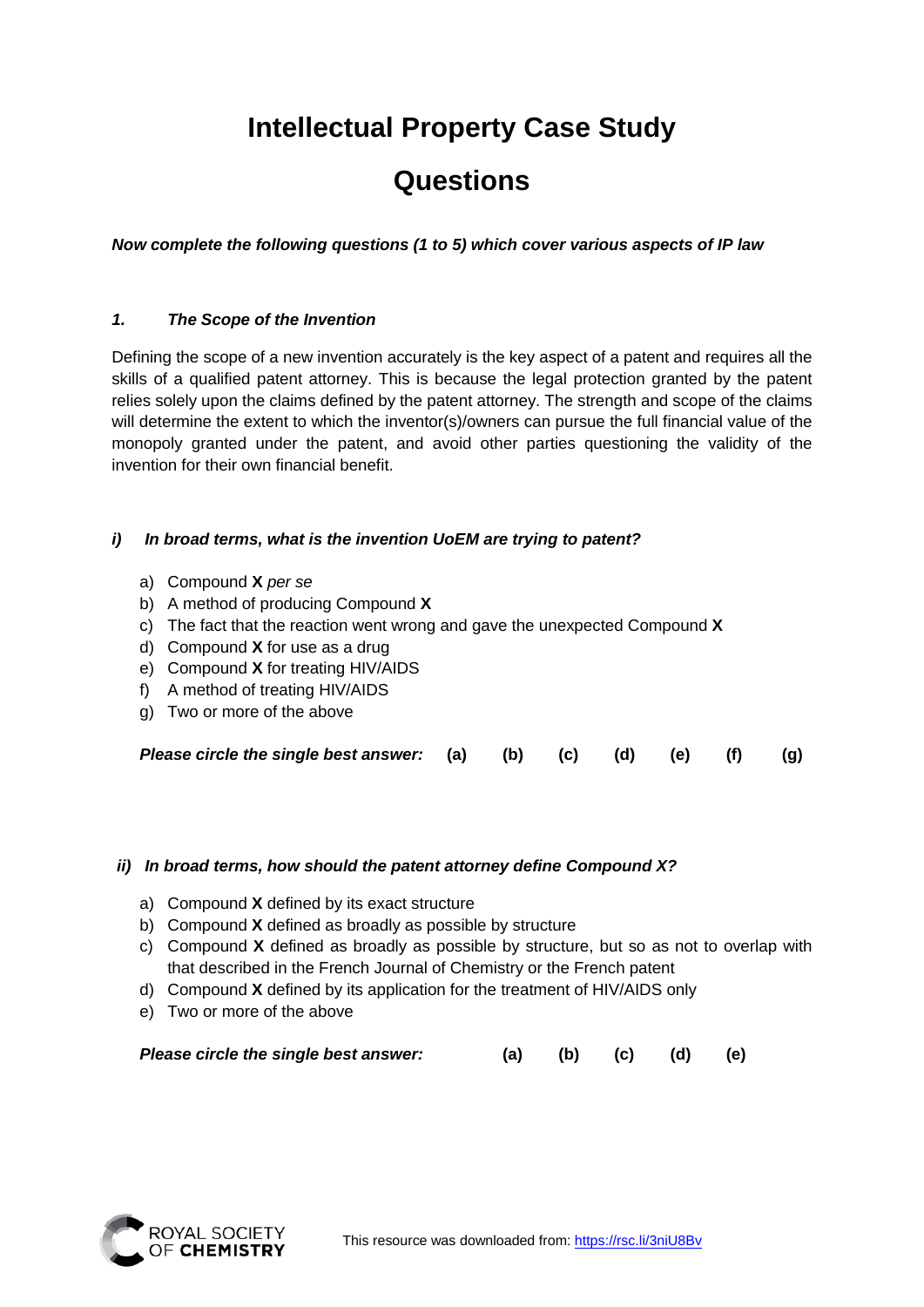#### *2. Patentability of an Invention*

In order for a patent to be granted it must be new and it must contain an 'inventive step'. An idea is considered 'inventive' when it is *"non-obvious to someone who is skilled in the art."* Someone who is *'skilled in the art'* may include a trained technician or a research student.

#### *i) How could you argue that the claims of the UoEM patent application involve an 'inventive step'?*

- a) Compound **X** has unexpected use as a drug
- b) Compound **X** may be used to treat HIV/AIDS
- c) The structure of Compound **X** is similar to that described in the French patent
- d) The structure of Compound **X** was difficult to elucidate
- e) Two or more of the above

| Please circle the single best answer: |  | (a) (b) (c) (d) (e) |  |
|---------------------------------------|--|---------------------|--|
|                                       |  |                     |  |

#### *3. Inventorship and Ownership of an Invention*

It is necessary to name the inventors in a patent application and these names are published on the patent. It is important that the inventors are correctly named.

#### *i) Who are the "actual devisers" of the invention (i.e. the inventors)?*

- a) Prof. Andrews (he is Mr. Evans' Ph.D. supervisor)
- b) Mr. Evans (he carried out the reaction to synthesise **X**)
- c) Prof. Andrews & Mr. Evans (who are both from the same research group at UoEM)
- d) Dr. Brown & Miss Fall (the undergraduate Miss Fall conducted the screening of Compound **X** against other drug targets, under the supervision of Dr. Brown)
- e) Prof. Andrews & Dr. Brown (who are the two UoEM supervisors for this work)
- f) Prof. Andrews, Mr. Evans, Dr. Brown, Miss Fall & Dr. Davies (without all of these people a new invention would not have taken place)
- g) Dr. Davis (he solved the structure of Compound **X**)

| Please circle the single best answer: (a) (b) (c) (d) (e) (f) (g) |  |  |  |  |  |  |  |
|-------------------------------------------------------------------|--|--|--|--|--|--|--|
|-------------------------------------------------------------------|--|--|--|--|--|--|--|

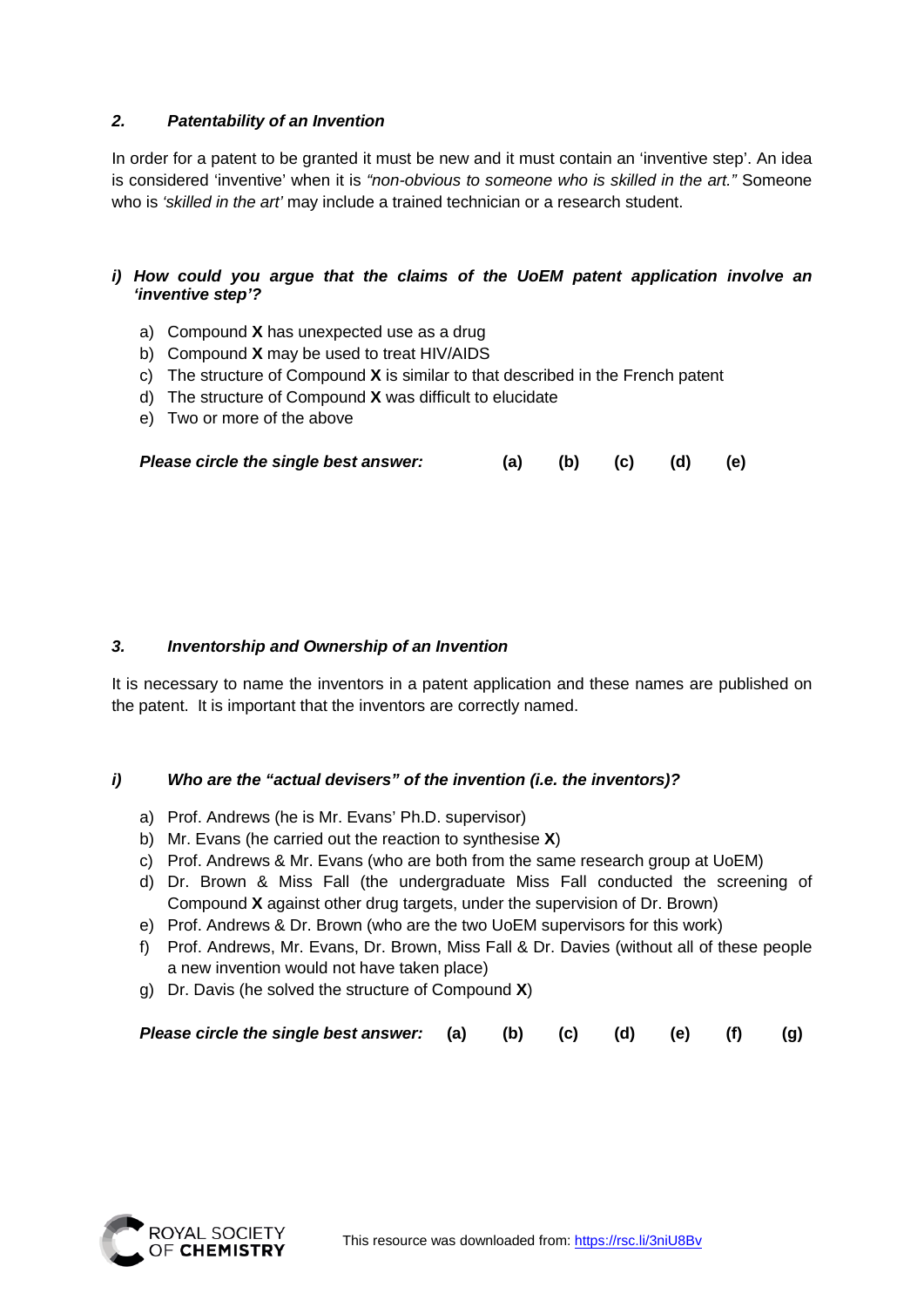#### *ii) Who is the most likely owner of the intellectual property (i.e. the patent)?*

- a) Prof. Andrews (he is Mr. Evans' Ph.D. supervisor)
- b) Prof. Andrews & Dr. Brown (who are the two UoEM supervisors for this work)
- c) Prof. Andrews, Mr. Evans, Dr. Brown, Miss Fall & Dr. Davies (without all of these people a new invention would not have taken place)
- d) The University of the East Midlands

*Please circle the single best answer:* **(a) (b) (c) (d)**

#### *iii) What is the most important concern to UoEM regarding the correct identification of the inventors on this patent before the invention is licensed?*

- a) UoEM needs to know to whom it needs to give the profits of the license
- b) If UoEM does not correctly identify all of the inventors then it can invalidate the patent in Europe
- c) If UoEM does not correctly identify all of the inventors then it can invalidate the patent in the US
- d) Because UoEM knows that it is good for all of the named inventors to be able to claim recognition for being an inventor to further their careers and promote the University
- e) Because an unnamed inventor may file their own application

| Please circle the single best answer: |  |  |  | (a) (b) (c) (d) (e) |  |
|---------------------------------------|--|--|--|---------------------|--|
|---------------------------------------|--|--|--|---------------------|--|

#### *4. Disclosure and Confidentiality*

Avoiding disclosure of a new invention or technology is of key importance. If the new invention is disclosed into the public domain or "made available to the public" this can affect whether a patent is granted.

What effect might the following scenarios have on the likelihood of UoEM's patent being granted or on them finding a licensing partner?

#### *i) Prof. Andrews discussed his work relating to Compound X with Dr. Brown and Dr. Davies at a UoEM staff Christmas lunch in December 2006*

- a) The patent may be invalid
- b) The patent may be invalid since Prof. Andrews and Dr. Brown are from different departments within UoEM
- c) The disclosure has no effect on patent validity since all of the above are contracted employees of UoEM
- d) The disclosure has no effect on patent validity because the disclosure was in an informal setting

*Please circle the single best answer:* **(a) (b) (c) (d)**

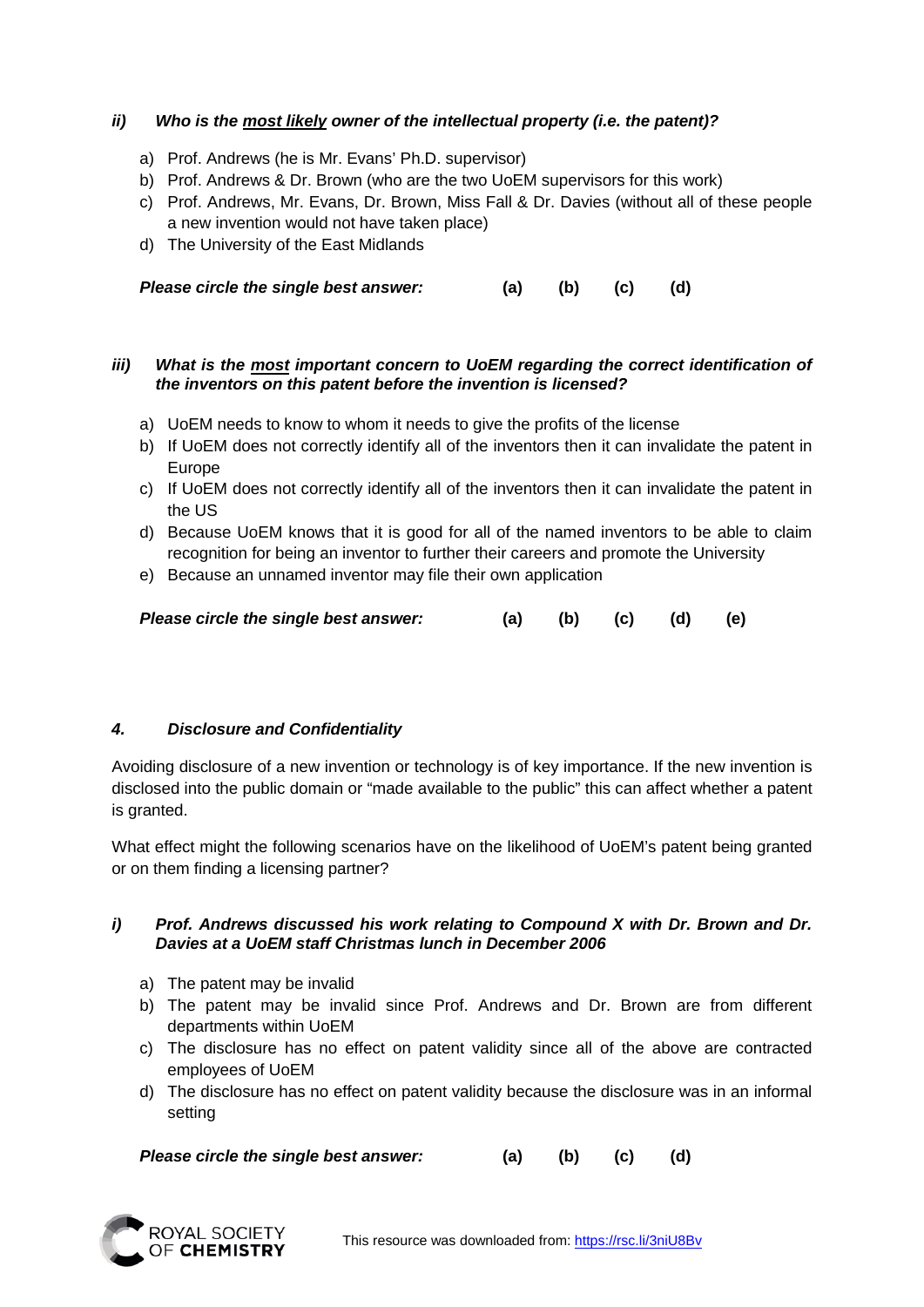#### *ii) The conference in L.A. at which Prof. Andrews discussed Compound X with Dr. Cairns took place in February 2007 before the exact structure of Compound X had been determined*

- a) The patent may be invalid
- b) The disclosure has no effect on patent validity because the patent attorney was already preparing the patent application at this time, even though the application was not yet filed
- c) The disclosure has no effect on patent validity because Dr. Cairns would have known to keep the information secret
- d) The disclosure has no effect on patent validity because the conference was in L.A.
- e) The disclosure has no effect on patent validity because Prof Andrews was unable to tell Dr. Cairns the structure of Compound **X.**

| Please circle the single best answer: |  |  | (a) (b) (c) (d) (e) |  |  |
|---------------------------------------|--|--|---------------------|--|--|
|---------------------------------------|--|--|---------------------|--|--|

#### *iii) The conference in L.A. at which Prof. Andrews discussed Compound X with Dr. Cairns took place in March 2007 after the exact structure of Compound X had been determined*

- a) The patent may be invalid
- b) The disclosure has no effect on validity because Dr. Cairns is Australian and does not live in the UK
- c) The disclosure has no effect on validity because other people (the wives) who did not understand the discussion were present
- d) The effect of the disclosure on patent validity depends on what was said

*Please circle the single best answer:* **(a) (b) (c) (d)**

#### *iv) The conference in L.A. at which Prof. Andrews discussed Compound X with Dr. Cairns took place in May 2007*

- a) The patent may be invalid
- b) The disclosure has no effect on patent validity since the UK patent application was in place by this date
- c) The patent is invalid because the disclosure took place before the PCT application was filed
- d) The disclosure has no effect on the patent validity because Prof. Andrews and Dr. Cairns often collaborate on projects

| Please circle the single best answer: |  | (a) (b) (c) (d) |  |  |
|---------------------------------------|--|-----------------|--|--|
|---------------------------------------|--|-----------------|--|--|